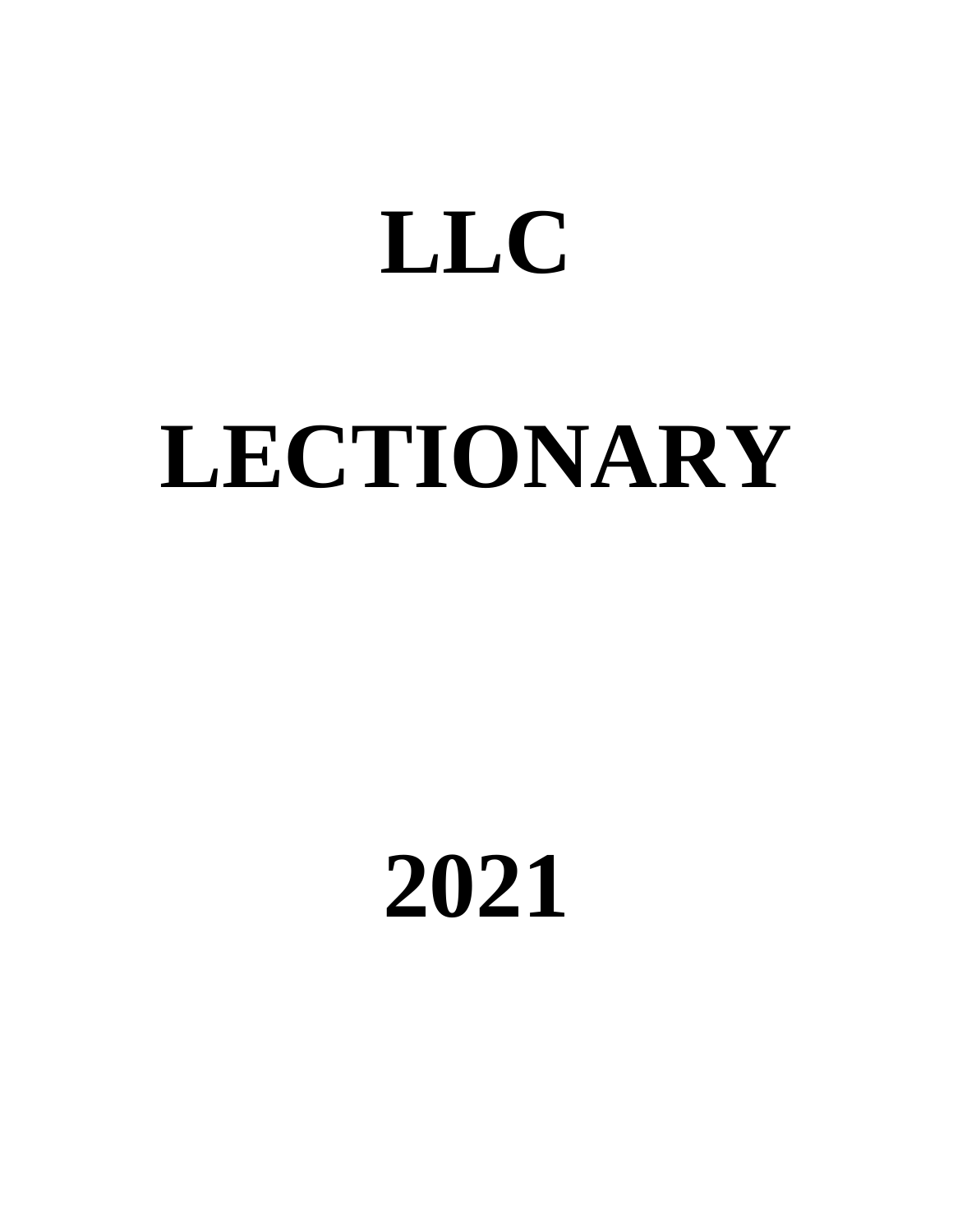### **2021 LLC LECTIONARY (Year 3)**

### **Sunday or Church Holiday Theme**

**January 1, 2021 New Year's Day In the name of Jesus Texts Year 3:** Ps. 8:1–9; Isa. 42:5–8; Gen. 8:13–22; Acts 4:24–30; Rev. 3:7,8; Matt. 4:12–16 **Song Suggestions Year 3:** 58, 59, 56, 60

**January 3, 2021 2nd Sunday after Christmas In the house of the Lord Texts Year 3:** Ps. 84:1–4,10–11; Zech. 3:6–10; Heb. 2:11–15; John 7:14–18 **Song Suggestions Year 3:** 166, 153, 155, 164, 215

### **EPIPHANY PERIOD**

**January 6, 2021 Epiphany Jesus, the Light of the world Texts Year 3:** Ps. 72:1–3,8–12; Mic. 4:1–4; 1 Tim. 3:16; Matt. 2:1–12 **Alt. Texts:** John 8:12; John 12:44–47; Luke 11:29–32 **Song Suggestions Year 3:** 65, 62, 546, 548, 64

**January 10, 2021 1st Sunday after Epiphany The gift of baptism Texts Year 3:** Ps. 89:19–22,27–30; Gen. 9:12–16; Josh. 3:5–11,17; Gal. 3:23–29; Luke 3:15–18,21,22 **Song Suggestions Year 3:** 459, 470, 512, 469, 225, 226

**January 17, 2021 2nd Sunday after Epiphany Jesus reveals His divine power Texts Year 3:** Ps. 105:2–5,39–42; Isa. 62:1–3; Titus 1:1–3; Luke 4:16–21; Mark 1:14,15 **Song Suggestions Year 3:** 343, 183, 505, 196, 549

**January 24, 2021 3rd Sunday after Epiphany Jesus awakens faith Texts Year 3:** Ps. 102:15–22; Deut. 32:36–39; 2 Cor. 1:3–7; Mark 1:29–39 **Song Suggestions Year 3:** 314, 315, 172, 500, 175, 560

### **EASTER PERIOD—THE SUNDAYS BEFORE LENT**

**January 31, 2021 Septuagesima (3rd Sunday before Lent) Unmerited grace Texts Year 3:** Ps. 18:1–6; 1 Sam. 16:1–13; Rom. 9:11–23; Luke 17:7–10 **Song Suggestions Year 3:** 302, 454

**February 7, 2021 Candlemas Christ, the radiance of God's glory Texts Year 3:** Ps. 48:10–14; Mal. 3:1,2; 1 John 1:5–7; Luke 2:22–33 **Alt. Texts:** John 1:14–18; John 12:35–36 **Song Suggestions Year 3:** 497, 578, 296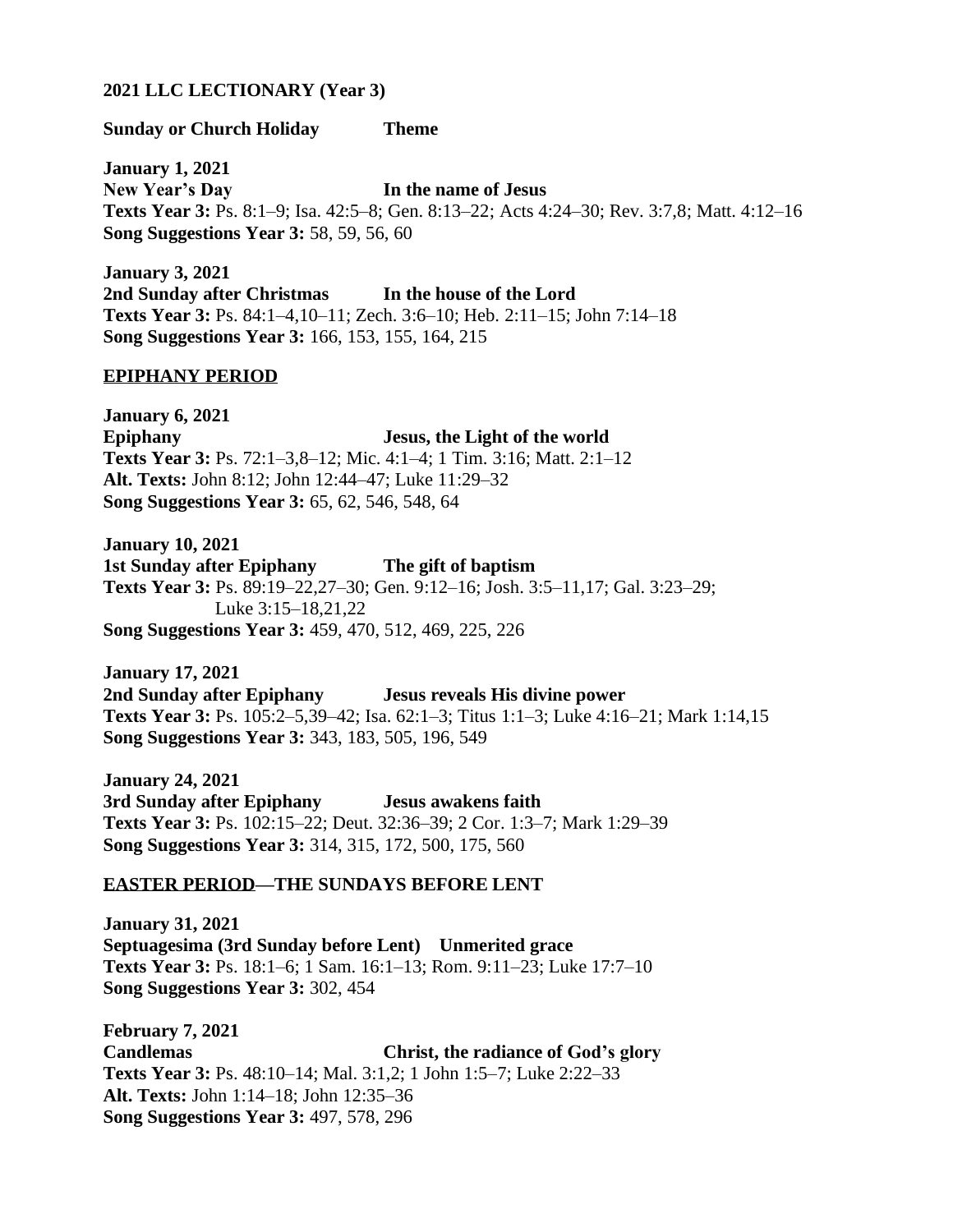**February 14, 2021 Shrove Sunday The sacrificial way of God's love Texts Year 3:** Ps. 31:1–5; Ezek. 18:30–32; 1 Cor. 13; 1 Tim. 2:4–6; Mark 10:32–45 **Song Suggestions Year 3:** 311, 71, 309, 81, 83

### **EASTER PERIOD—LENT**

**February 17, 2021 Ash Wednesday Penitence and fasting Texts Years 1,2,3:** Ps. 57:1–3,10,11; Joel 2:12–17; 2 Pet. 1:1–11; 1 Pet. 4:1–5; Matt. 6:16–21; Luke 13:22–30 **Song Suggestion Year 3:** 286

**February 21, 2021 1st Sunday in Lent Jesus, the Victor over temptations Texts Year 3:** Ps. 91:1–4,11,12; Isa. 1:16–20; Gen. 3:1–7(8–19); Heb. 2:9,17,18; Mark 1:12,13 **Song Suggestions Year 3:** 314, 312, 499, 549, 141

**February 28, 2021 2nd Sunday in Lent Prayer and faith Texts Year 3:** Ps. 25:1–10; Gen. 32:22–32; James 1:2–6; Luke 7:36–50 **Song Suggestions Year 3:** 305, 216, 366, 209

**March 7, 2021 3rd Sunday in Lent Jesus, the Victor over evil's power Texts Year 3:** Ps. 25:11–20; Jer. 7:23–26; 1 John 5:18–20; John 8:46–59 **Song Suggestions Year 3:** 316, 281, 360, 544, 221

**March 14, 2021 4th Sunday in Lent The Bread of Life Texts Year 3:** Ps. 84:5–9,12; Isa. 55:1–3; Rev. 21:6,7; John 6:48–58 **Song Suggestions Year 3:** 165, 230, 101, 89

**March 21, 2021 Mary's Day The handmaid of the Lord Texts Year 3:** Ps. 113:1–8; 1 Sam. 2:1,2,6–9; Rom. 8:1–4; Luke 1:46–55 **Song Suggestions Year 3:** 274, 270, 183, 465, 290, 293

**March 28, 2021 Palm Sunday The King of Glory's lowly way Texts Year 3:** Ps. 22:1–5; Ps. 118:26–29; Isa. 50:4–10; Zech. 9:9,10; Phil. 2:5–11; Heb. 7:24–27; Matt. 21:12–17(18–22) **Song Suggestions Year 3:** 73, 91, 90

### **Passion Week (March 29–April 3, 2021)**

**March 29, 2021 Monday of Passion Week Jesus in Gethsemane Texts Year 3:** Ps. 102:1–9; Jer. 18:19,20; 1 Pet. 2:21–24; Matt. 26:30–56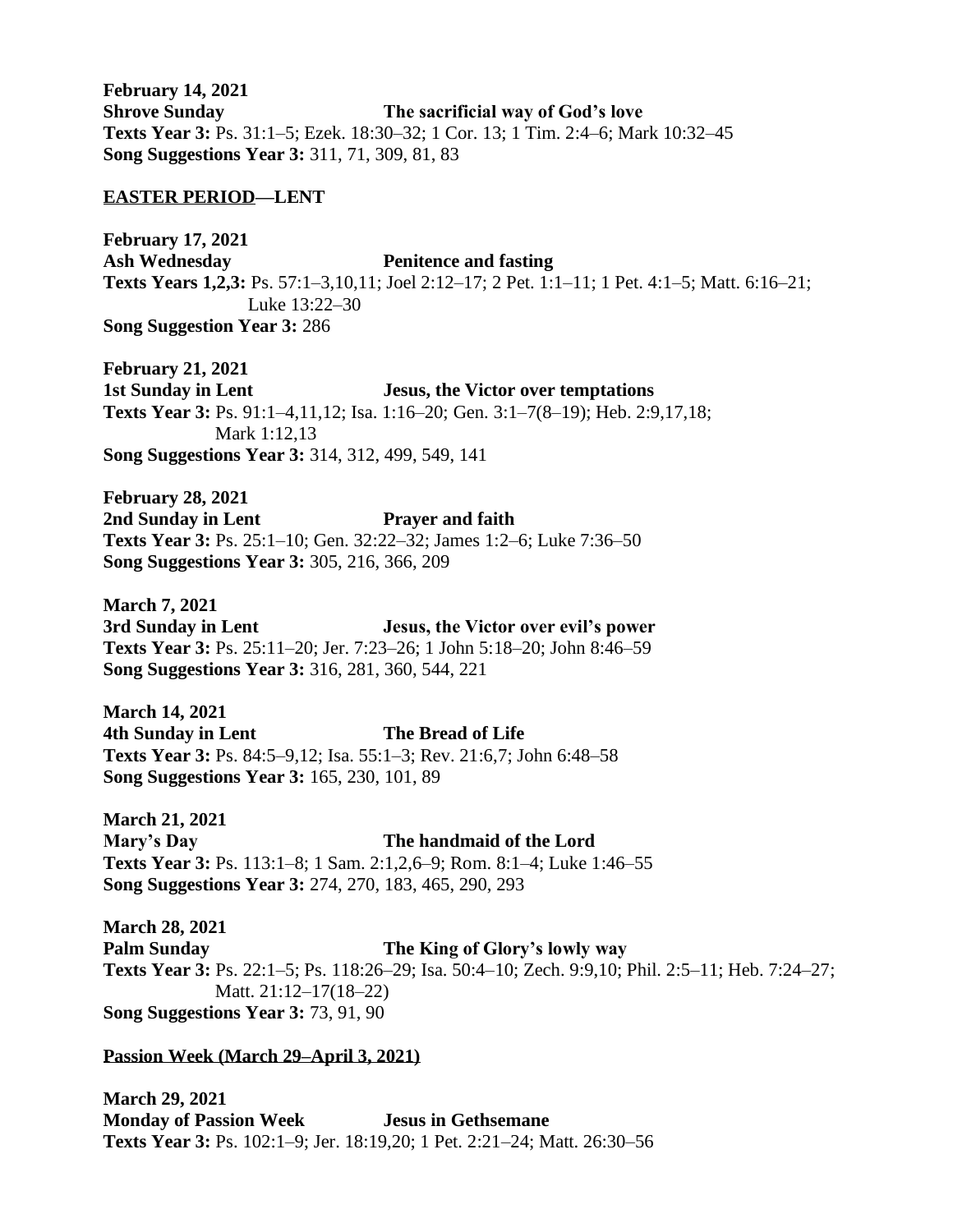**March 30, 2021 Tuesday of Passion Week Jesus examined Texts Year 3:** Ps. 69:1–4(6–9); Isa. 52:13–15; 1 Cor. 1:18,19; Matt. 26:57–27:10

**March 31, 2021 Wednesday of Passion Week Jesus is sentenced Texts Year 3:** Ps. 69:16–22(29–33); Isa. 49:1–6; Rom. 5:6–11; Matt. 27:11–32

**April 1, 2021 Maundy Thursday The Lord's Holy Supper Texts Year 3:** Ps. 111:2–5; Exod. 12:1–8,11–14; 1 Cor. 10:16,17; Matt. 26:17–30 **Song Suggestions Year 3:** 96, 100, 102, 228, 229, 241

**April 2, 2021 Good Friday The Lamb of God Texts Year 3:** Ps. 22:6–19; Isa. 53; Heb. 5:7–10; Heb. 10:12–20; Matt. 27:33–54 **Song Suggestions Year 3:** 95, 74, 94, 76, 79

**Jesus' Hour of Death Jesus dies Texts Years 1,2,3:** Luke 23:44–49; Matt. 27:45–56; Mark 15:33–41

**Good Friday Evening Jesus is buried Texts Year 3:** Ps. 142; Isa. 53:9–11; Matt. 27:55–61

**April 3, 2021 Passion Saturday Jesus in the grave Texts Years 1,2,3:** Job 19:25–27; 1 Pet. 3:18–22; Matt. 27:62–66

### **EASTERTIME**

**Easter Night Christ has overcome death Texts Years 1,2,3:** Ps. 30:1–5; Gen. 1:1–5,26–28(29,30),31–2:1; Gen. 8:1–12(18–22); Exod. 14:8,10–16,21,22; Isa. 55:1–7; Ezek. 36:24–28; Rom. 6:3–11; Col. 3:1–4; Mark 16:1–8

**April 4, 2021 Easter Day Christ is risen! Texts Year 3:** Ps. 118:15–23(24); Hos. 6:1–3; Isa. 25:8,9; 1 Cor. 5:6–8; Matt. 28:1–8 **Song Suggestions Year 3:** 106, 115, 119, 109, 110, 113

**April 5, 2021 2nd Day of Easter Meeting the Resurrected Texts Year 3:** Ps. 16:8–11; Ps. 73:23–28; 1 Pet. 1:18–23; Matt. 28:8–15 **Song Suggestions Year 3:** 438, 107, 120, 379

**The Week after Easter (April 6–10, 2021)**

**April 6, 2021 Tuesday after Easter Texts Years 1,2,3:** Ps. 105:1–6(7–10); Acts 13:23–33; Luke 24:36–49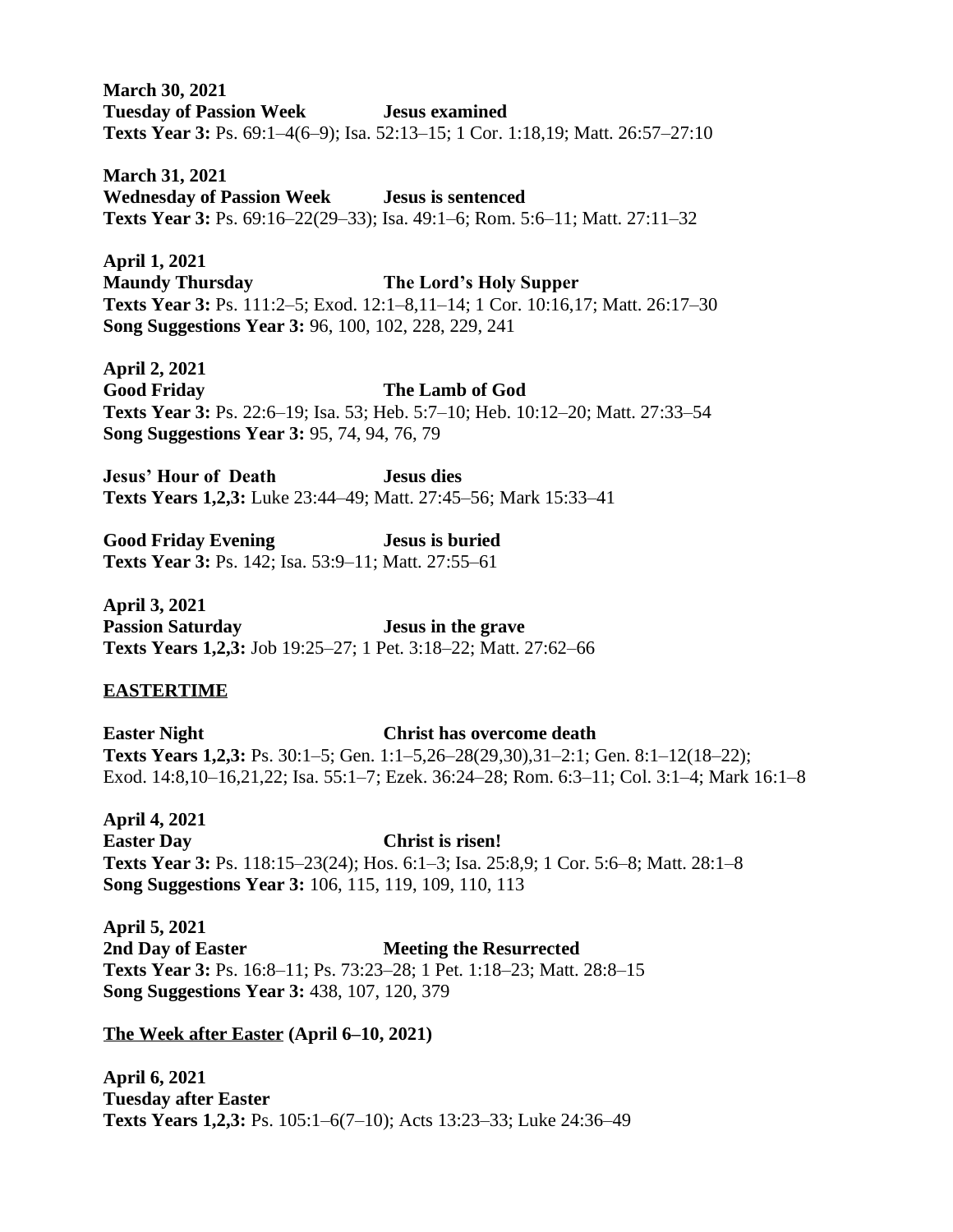**April 7, 2021 Wednesday after Easter Texts Years 1,2,3:** Ps. 96:1–6; Acts 2:22–32; John 21:1–14

**April 8, 2021 Thursday after Easter Texts Years 1,2,3:** Ps. 68:19,20; Acts 8:26–40; Mark 16:9–16

**April 9, 2021 Friday after Easter Texts Years 1,2,3:** Ps. 40:5–8; Acts 23:1,6–11; Matt. 28:8–15

**April 10, 2021 Saturday after Easter Texts Years 1,2,3:** Ps. 100; Eph. 5:8–14; Matt. 28:16–20

**April 11, 2021 1st Sunday after Easter Witnesses of the Resurrected Texts Year 3:** Ps. 116:1–9; Zech. 8:12,13; Acts 13:23–33; Luke 24:36–49 **Song Suggestions Year 3:** 504, 117, 294

**April 18, 2021 2nd Sunday after Easter The Good Shepherd Texts Year 3:** Ps. 23; Mic. 7:14–20; Heb. 13:20,21; John 10:1–10 **Song Suggestions Year 3:** 370, 488, 378, 392, 349, 372

**April 25, 2021 3rd Sunday after Easter God's people long for home Texts Year 3:** Ps. 66:3–9; Ps. 126; Deut. 30:19,20; Heb. 11:2,13–19; John 14:1–7 **Song Suggestions Year 3:** 588, 599, 567, 571

**May 2, 2021 4th Sunday after Easter As a citizen of heaven in the world Texts Year 3:** Ps. 98:2–9; Isa. 4:2–6; 1 John 3:18–24; John 15:10–17 **Song Suggestions Year 3:** 406, 430, 572, 576

**May 9, 2021 Rogation or Prayer Sunday (5th Sunday after Easter) The heart's speech with God Texts Year 3:** Ps. 40:1–5; Exod. 17:8–13; James 5:13–16; Luke 11:5–13 **Song Suggestions Year 3:** 359, 510, 350, 276

**May 13, 2021 Ascension Day The exalted Lord Texts Year 3:** Ps. 47:5–8; Isa. 33:5,6; Acts 1:1–11; Rom. 8:31–39; Luke 24:46–53 **Song Suggestions Year 3:** 122, 123, 326, 85, 524

**May 16, 2021 6th Sunday after Easter Awaiting the Holy Spirit Texts Year 3:** Ps. 27:1–3,7–9; Zech. 14:7–9; Eph. 1:16–23; John 17:18–23 **Song Suggestions Year 3:** 472, 478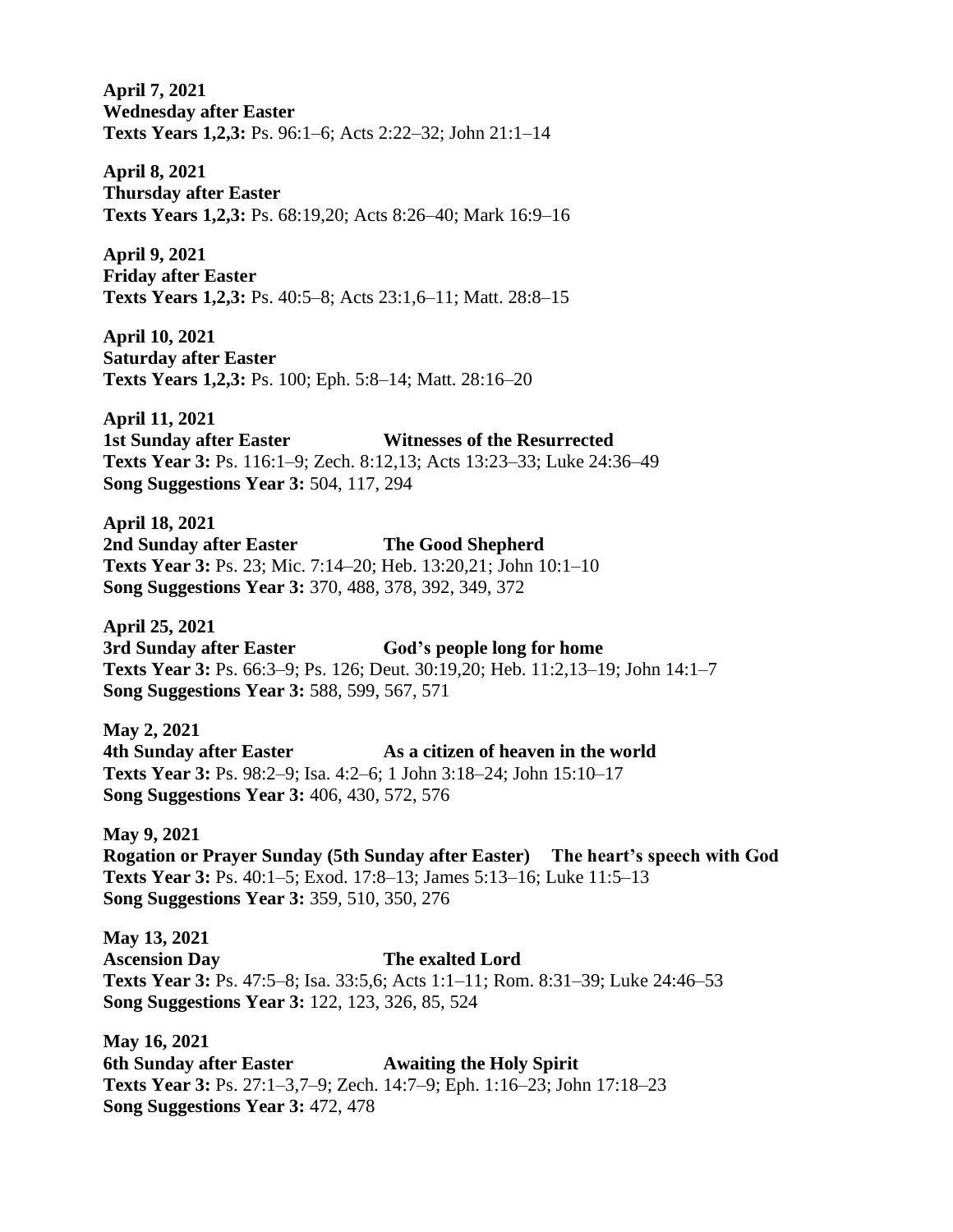### **THE PENTECOST PERIOD—THE TIME OF PENTECOST**

**May 22, 2021 Preparation for Pentecost Come, Holy Spirit [Pentecost Eve] Texts Years 1,2,3:** Ps. 34:1–3,8–10; Ps. 107:1,2,21,22; Isa. 59:20,21; Acts 19:1–6; John 14:8–17

**May 23, 2021 Pentecost The shedding of the Holy Spirit Texts Year 3:** Ps. 68:4–10; Joel 2:28–32; Acts 2:1–13; John 3:16–21 **Song Suggestions Year 3:** 127, 124, 290, 202

### **The Week after Pentecost (May 24–29, 2021)**

**Texts Years 1,2,3:** Gen. 11:1–9; Num. 11:11,12,14–17,24,25; Acts 2:36–41; Acts 10:44–48; 1 Cor. 12:1–11; 1 Cor. 12:12,13,20–31; John 6:44–47; John 16:12–15

### **THE PENTECOST PERIOD—THE TIME AFTER PENTECOST**

**May 30, 2021 Trinity Sunday The hidden God Texts Year 3:** Ps. 95:1,2,6,7; Num. 6:22–27; Isa. 66:1,2; Eph. 1:3–6(7–10),11–14; Matt. 28:16–20 **Song Suggestions Year 3:** 130, 132, 337, 199, 295, 296, 133

**June 6, 2021 2nd Sunday after Pentecost Perishable and imperishable treasure Texts Year 3:** Ps. 49:5–9,15–20; Prov. 30:7–9; 1 Tim. 6:6–12; Matt. 16:24–27 **Song Suggestions Year 3:** 171, 312, 373, 475

**June 13, 2021 3rd Sunday after Pentecost The call into the kingdom of God Texts Year 3:** Ps. 18:16–19,25–28; Ezek. 33:30–33; Heb. 12:1–6; Luke 9:57–62 **Song Suggestions Year 3:** 404, 237, 408, 376, 141, 201, 486

**June 20, 2021 4th Sunday after Pentecost Lost and found again Texts Year 3:** Ps. 32:1,2,5–8; Hos. 14:1–8; Eph. 2:1–10; Matt. 9:9–13 **Song Suggestions Year 3:** 305, 279, 347, 541, 289

**June 24, 2021 St. John's Day Preparer of the way Texts Year 3:** Ps. 92:1–5; Isa. 45:8–12; Acts 19:1–6; Luke 1:57–66 **Alt. Texts:** Mark 6:14–29; Luke 1:67–79 **Song Suggestions Year 3:** 527, 526, 341

**June 27, 2021 5th Sunday after Pentecost Have mercy! Texts Year 3:** Ps. 13:1–6; Job 35:1–8; Rom. 14:13–19; Luke 13:1–5 **Song Suggestions Year 3:** 494, 283, 388, 246, 481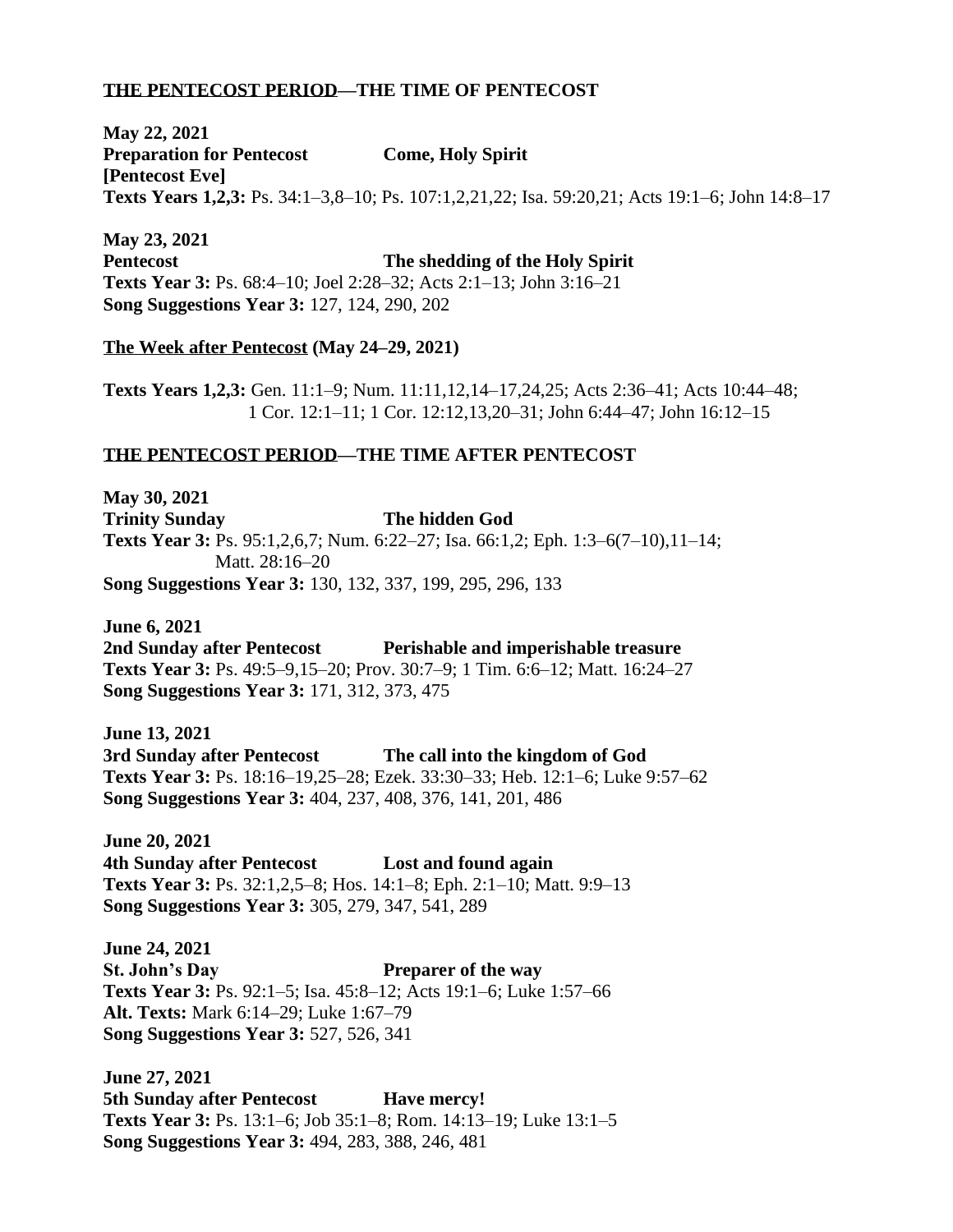**July 1, 2021 Canada Day Thankfulness for our native land Texts Years 1,2,3:** Ps. 96:1–9; Ps. 121; Deut. 8:10–17; Eccles. 9:13–18; James 3:13–18; Acts 17:24–30; John 8:31–36; Matt. 20:25–28 **Alt. Texts:** Exod. 23:1–9; Deut. 4:32–35; 1 Chron. 29:10–14; 2 Chron. 1:7–12; Isa. 40:12–17; Isa. 43:16–19,21; Eph. 6:10–18 **Song Suggestions Year 3:** 532, 537 **July 4, 2021 Apostles' Day (6th Sunday after Pentecost) Serving the Lord Texts Year 3:** Ps. 145:3–7; Isa. 66:18,19; 2 Tim. 3:14–17; Acts 26:12–23; Mark 3:13–19 **Song Suggestions Year 3:** 409, 184, 466 **July 4, 2021 U.S. Independence Day Thankfulness for our native land Texts Years 1,2,3:** Ps. 96:1–9; Ps. 121; Deut. 8:10–17; Eccles. 9:13–18; James 3:13–18; Acts 17:24–30; John 8:31–36; Matt. 20:25–28 **Alt. Texts:** Exod. 23:1–9; Deut. 4:32–35; 1 Chron. 29:10–14; 2 Chron. 1:7–12; Isa. 40:12–17; Isa. 43:16–19,21; Eph. 6:10–18 **Song Suggestions Year 3:** 532, 537 **July 11, 2021 7th Sunday after Pentecost The law of love Texts Year 3:** Ps. 28:1,2,6–9; Josh. 24:21–27; 2 Kings 6:8–23; Heb. 12:25–29; Luke 6:27–31 **Song Suggestions Year 3:** 104, 488, 328, 471, 579, 195 **July 18, 2021 Transfiguration Sunday (8th Sunday after Pentecost) The glorified Christ Texts Year 3:** Ps. 97:1,2,5,6,10,11; Exod. 34:29–35; 2 Cor. 3:7–18; Luke 9:28–36 **Song Suggestions Year 3:** 311, 492, 539 **July 25, 2021 9th Sunday after Pentecost Truth and falsehood Texts Year 3:** Ps. 92:4–9,12–15; Jer. 7:1–7; Heb. 12:14–17; Matt. 7:24–29 **Song Suggestions Year 3:** 493, 400, 428, 366, 256 **August 1, 2021 10th Sunday after Pentecost Faithfulness in caring for God-given gifts Texts Year 3:** Ps. 119:129–136; Prov. 3:27–32; Gen. 41:46–49,53–57; Heb. 10:19–25; Acts 20:17–24; Luke 12:42–48 **Song Suggestions Year 3:** 449, 410, 442, 446 **August 8, 2021 11th Sunday after Pentecost Times of visitation Texts Year 3:** Ps. 81:8–16; Gen. 18:20–32; Heb. 3:15–19; Matt. 11:20–24 **Song Suggestions Year 3:** 407, 475, 350, 402 **August 15, 2021 12th Sunday after Pentecost Examining oneself Texts Year 3:** Ps. 51:4–12; Isa. 2:12–18; 1 John 1:8–2:2; Matt. 23:1–12

**Song Suggestions Year 3:** 487, 592, 312, 485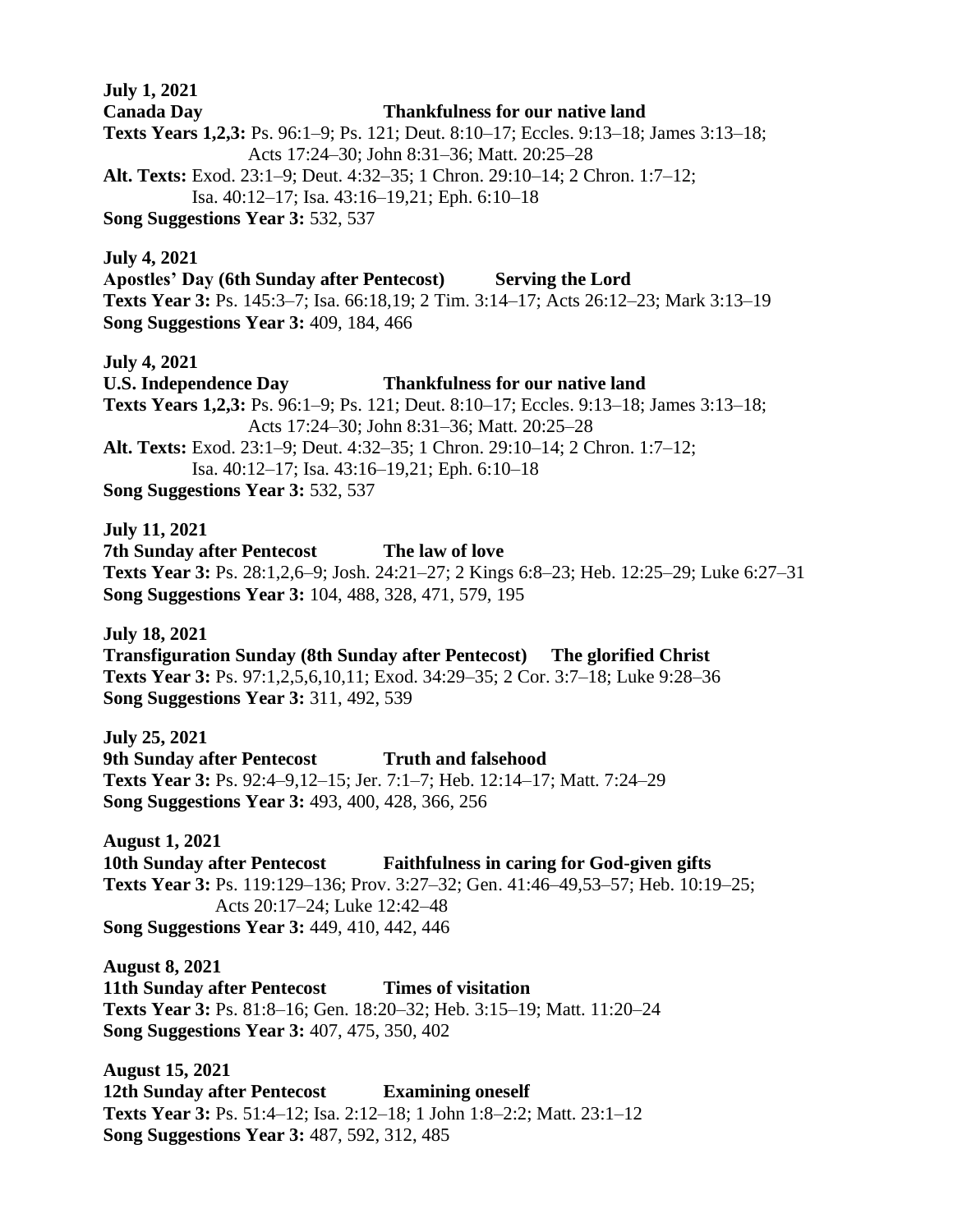**August 22, 2021 13th Sunday after Pentecost Jesus, our Healer Texts Year 3:** Ps. 30:2–5,11,12; Ps. 146:5–10; 2 Kings 5:1–15; Acts 3:1–10; John 9:1–7,39–41 **Song Suggestions Year 3:** 390, 163, 200, 317

**August 29, 2021 14th Sunday after Pentecost Our neighbor Texts Year 3:** Ps. 112:5–9; Ruth 1:8–11,14–18; Rom. 13:8–10; Mark 12:41–44 **Song Suggestions Year 3:** 412, 510, 486, 420

**September 5, 2021 15th Sunday after Pentecost Thankfulness Texts Year 3:** Ps. 65:1–5,8; Ps. 136:1–9,25,26; Neh. 8:5–10; 1 Thess. 5:16–24; Matt. 11:25–30 **Song Suggestions Year 3:** 334, 328, 22, 331, 348, 349, 351

**September 12, 2021 16th Sunday after Pentecost God's care Texts Year 3:** Ps. 86:1,3–7; Exod. 16:11–19,31,35; Acts 20:32–35; 1 Tim. 6:17–19; Matt. 6:19–24 **Song Suggestions Year 3:** 381, 168, 367, 536, 204, 341

**September 19, 2021 17th Sunday after Pentecost Jesus gives life Texts Year 3:** Ps. 86:10–13; Isa. 26:12–14,19; 1 Kings 17:17–24; Phil. 1:20–26; John 5:19–21 **Song Suggestions Year 3:** 598, 270, 185, 364

**September 26, 2021 18th Sunday after Pentecost The Christian's freedom Texts Year 3:** Ps. 119:97–104; Isa. 1:10–17; Gal. 5:22–26; Mark 7:5–13; Mark 2:23–28 **Song Suggestions Year 3:** 173, 337, 313, 284, 563

**October 3, 2021 Michaelmas (Angels' and Children's Sunday) The messengers of God Texts Year 3:** Ps. 103:19–22; Josh. 5:13–15; Acts 12:5–11; Matt. 18:1–6(7–9),10 **Song Suggestions Year 3:** 136, 470, 428, 429

**October 10, 2021 20th Sunday after Pentecost Faith and unbelief Texts Year 3:** Ps. 78:1–8; Num. 21:4–9; Col. 1:19–23; John 7:40–52 **Song Suggestions Year 3:** 355, 479

**October 11, 2021 Thanksgiving Day, Canada Thanks for the year's harvest Texts Years 1,2,3:** Ps. 65:13; 1 Thess. 5:18; Matt. 7:9–11; 1 Chron. 16:8–10; Deut. 16:9–15 **Song Suggestion Year 3:** 336

**October 17, 2021 21st Sunday after Pentecost Jesus' messengers Texts Year 3:** Ps. 145:8–13; Amos 7:10–15; Gal. 4:12–20; John 13:16–20 **Song Suggestions Year 3:** 183, 408, 545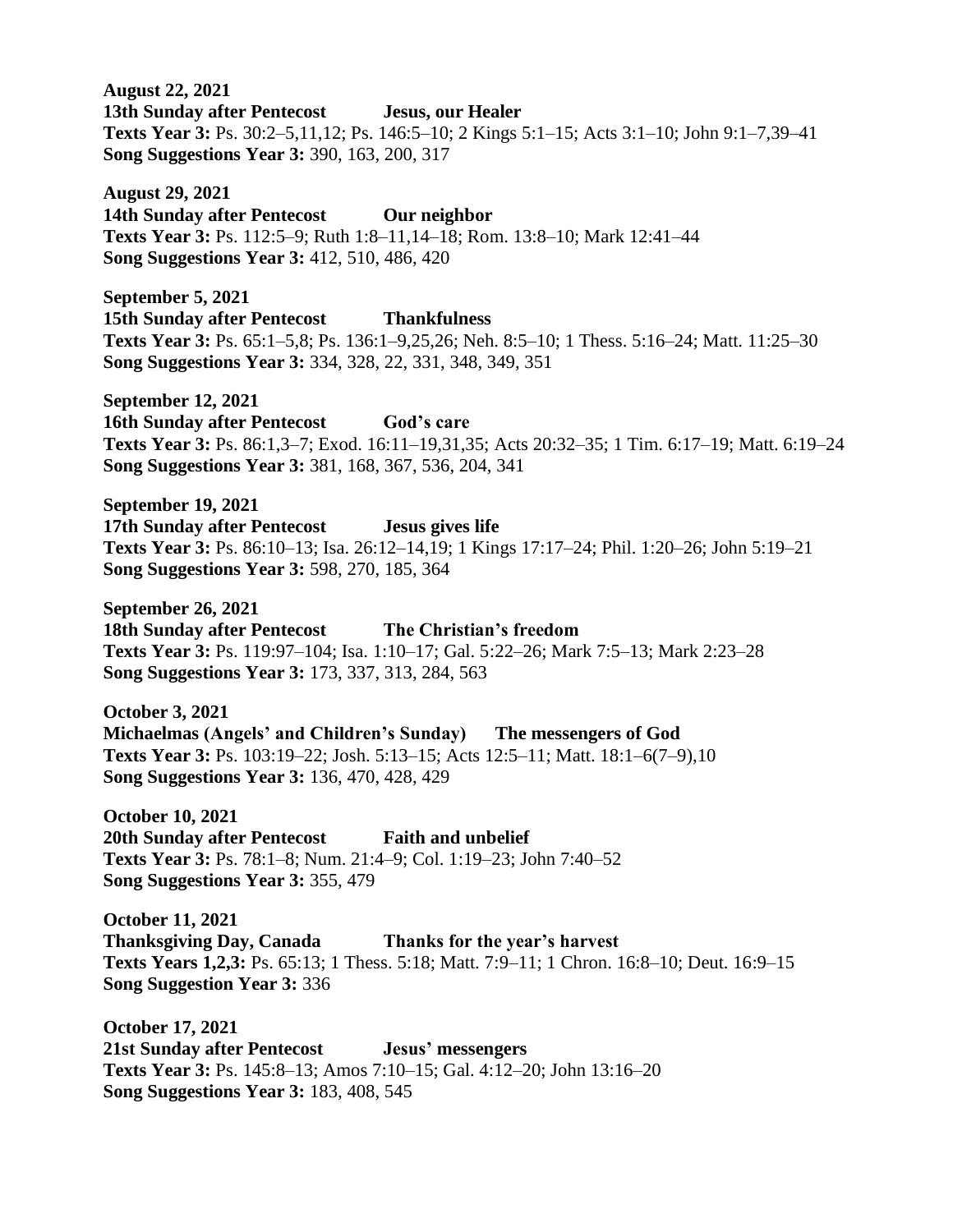**October 24, 2021 Reformation Day (Observed on 22nd Sunday after Pentecost) The foundation of faith Texts Year 3:** Ps. 46:1–7; Jer. 17:5–8; Rom. 10:12–18; Matt. 5:13–16 **Song Suggestions Year 3:** 169, 289, 199, 396

**October 31, 2021 23rd Sunday after Pentecost Forgive one another Texts Year 3:** Ps. 119:162–168; Isa. 64:4–9; Phil. 1:6–11; Matt. 6:14,15 **Song Suggestions Year 3:** 411, 161, 280, 391, 191, 555

**November 1, 2021 All Saints' Day The communion of saints Texts Year 3:** Ps. 89:5–7,15–18; Isa. 65:23–25; Rev. 22:1–5; Matt. 5:1–12 **Alt. Texts:** 1 Cor. 15:51–57; Heb. 11:13–16 **Song Suggestions Year 3:** 586, 139, 259, 561

**November 7, 2021 24th Sunday after Pentecost Citizens of two kingdoms Texts Year 3:** Ps. 75:1–7,9,10; Dan. 2:31–41,44; Rom. 13:1–7; Matt. 17:24–27 **Song Suggestions Year 3:** 439, 519, 543, 574, 572

**November 14, 2021 Vigilance Sunday Watch! Texts Year 3:** Ps. 90:1–6,12–15; Ps. 94:8–15; 1 Thess. 5:2–11; Matt. 24:36–44 **Song Suggestions Year 3:** 407, 406, 553, 195, 298

**November 21, 2021 Judgment Sunday Christ, the Lord of the universe Texts Year 3:** Ps. 143:1–10; Dan. 12:1–3; Rev. 20:11–21:1; Matt. 25:31–46 **Alt. Texts:** John 5:22–29; Matt. 13:47–50 **Song Suggestions Year 3:** 150, 142, 582, 581, 568

**November 25, 2021 Thanksgiving Day, U.S. Thanks for the year's harvest Texts Years 1,2,3:** Ps. 65:13; 1 Thess. 5:18; Matt. 7:9–11; 1 Chron. 16:8–10; Deut. 16:9–15 **Song Suggestion Year 3:** 336

### **CHRISTMAS PERIOD—ADVENT (Year 1 starts)**

**November 28, 2021 First Advent Sunday Your King comes in humility Texts Year 1:** Ps. 24:7–10; Isa. 62:10–12; Rom. 13:11–14; Matt. 21:1–9 **Song Suggestions Year 1:** 1, 2, 575, 372

**The Week after the First Advent Sunday (November 29–December 4, 2021) Texts Years 1,2,3:** Ps. 25:1–10; Isa. 63:15,16; Mic. 2:12,13; Hab. 2:1–4; Rev. 2:1–5,7; Rev. 22:12–17; Luke 3:7–14